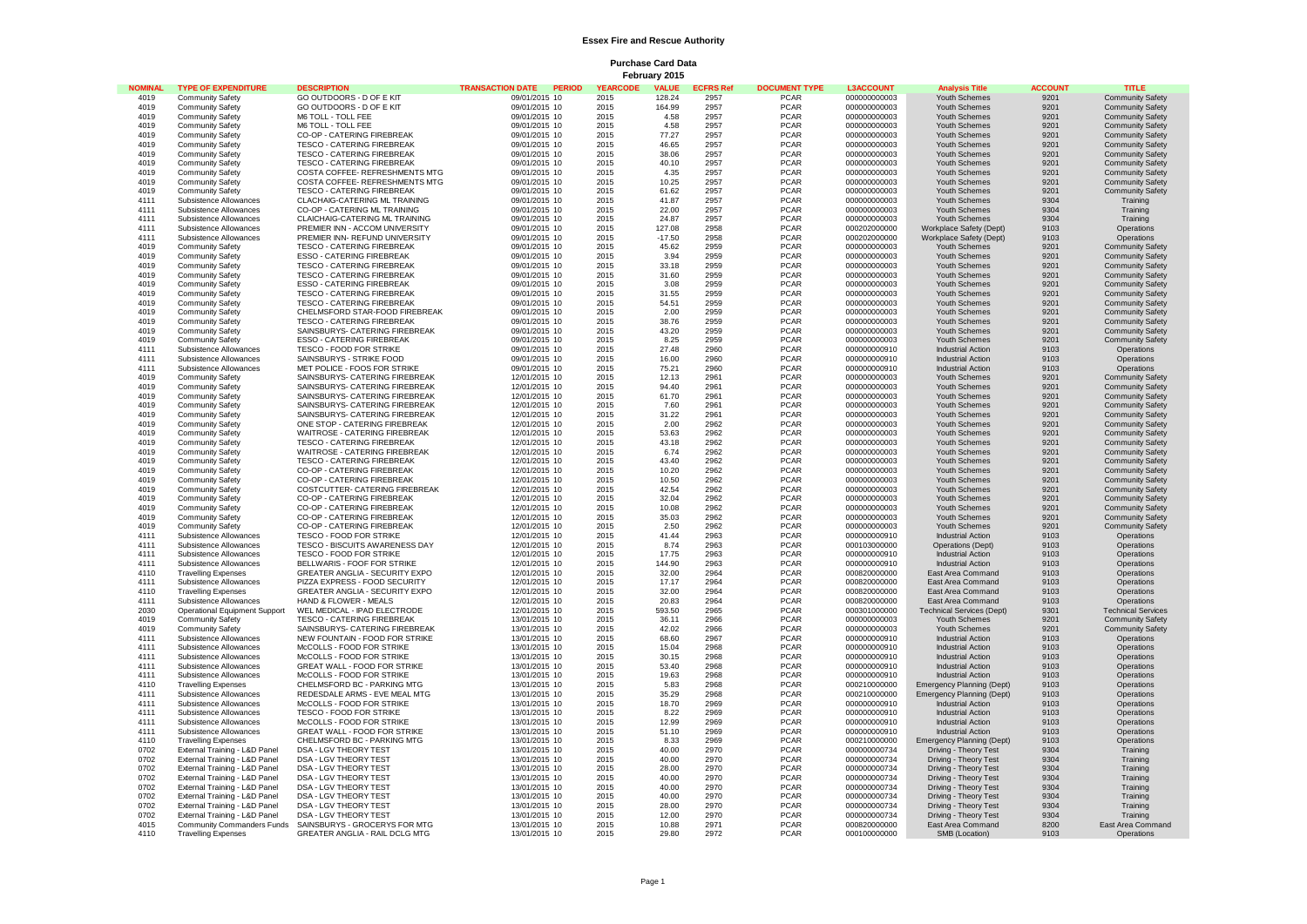## **Essex Fire and Rescue Authority**

**Purchase Card Data February 2015**

| <b>NOMINAL</b> | <b>TYPE OF EXPENDITURE</b>    | <b>DESCRIPTION</b>                    | TRANSACTION DATE PERIOD | <b>YEARCODE</b> | <b>VALUE</b> | <b>ECFRS Ref</b> | <b>DOCUMENT TYPE</b> | <b>L3ACCOUNT</b> | <b>Analysis Title</b>                | <b>ACCOUNT</b> | <b>TITLE</b>                |
|----------------|-------------------------------|---------------------------------------|-------------------------|-----------------|--------------|------------------|----------------------|------------------|--------------------------------------|----------------|-----------------------------|
|                |                               |                                       |                         |                 |              |                  |                      |                  |                                      |                |                             |
| 4110           | <b>Travelling Expenses</b>    | NCP - PARKING DCLG MTG                | 13/01/2015 10           | 2015            | 4.67         | 2972             | <b>PCAR</b>          | 000100000000     | SMB (Location)                       | 9103           | Operations                  |
| 4111           | Subsistence Allowances        | <b>KFC - FOOD FOR STRIKE</b>          | 13/01/2015 10           | 2015            | 47.70        | 2972             | <b>PCAR</b>          | 000000000910     | Industrial Action                    | 9103           | Operations                  |
| 4111           | Subsistence Allowances        | TESCO - FOOD FOR STRIKE               | 13/01/2015 10           | 2015            | 21.94        | 2972             | <b>PCAR</b>          | 000000000910     | <b>Industrial Action</b>             | 9103           | Operations                  |
| 4111           | Subsistence Allowances        | McDONALDS - FOOD FOR STRIKE           | 13/01/2015 10           | 2015            | 31.12        | 2972             | <b>PCAR</b>          | 000000000910     | <b>Industrial Action</b>             | 9103           | Operations                  |
| 4111           | Subsistence Allowances        | PREMIER INN - ACCOM SEMINAR           | 13/01/2015 10           | 2015            | 71.46        | 2973             | <b>PCAR</b>          | 000103000000     | Operations (Dept)                    | 9103           | Operations                  |
| 4111           | Subsistence Allowances        | PREMIER INN - ACCOM SEMINAR           | 13/01/2015 10           | 2015            | 71.46        | 2973             | <b>PCAR</b>          | 000103000000     | Operations (Dept)                    | 9103           | Operations                  |
| 4111           | Subsistence Allowances        | PREMIER INN - ACCOM SEMINAR           | 13/01/2015 10           | 2015            | 71.46        | 2973             | PCAR                 | 000103000000     | Operations (Dept)                    | 9103           | Operations                  |
| 4111           | Subsistence Allowances        | PREMIER INN - REFUND B/FASTS          | 13/01/2015 10           | 2015            | $-64.68$     | 2973             | <b>PCAR</b>          | 000103000000     | <b>Operations (Dept)</b>             | 9103           | Operations                  |
| 4111           | Subsistence Allowances        | SPICE ROOM - EVE MEALS MTG FSC        | 13/01/2015 10           | 2015            | 45.50        | 2974             | <b>PCAR</b>          | 000100000000     | SMB (Location)                       | 9103           | Operations                  |
|                |                               |                                       |                         |                 |              |                  |                      |                  |                                      |                |                             |
| 4111           | Subsistence Allowances        | WHITE HART - ACCOM MTG FSC            | 13/01/2015 10           | 2015            | 79.17        | 2974             | <b>PCAR</b>          | 000100000000     | SMB (Location)                       | 9103           | Operations                  |
| 4110           | <b>Travelling Expenses</b>    | TRAINLINE - RAIL FRS COUNCIL          | 13/01/2015 10           | 2015            | 51.51        | 2974             | <b>PCAR</b>          | 000100000000     | SMB (Location)                       | 9103           | Operations                  |
| 4112           | Conferences & Seminars        | UNION JACK CLUB- HIRE MTG ROOM        | 13/01/2015 10           | 2015            | 553.40       | 2974             | <b>PCAR</b>          | 000100000000     | SMB (Location)                       | 9100           | Strategic Management Board  |
| 4110           | <b>Travelling Expenses</b>    | <b>GREATER ANGLIA - RAIL MEETING</b>  | 13/01/2015 10           | 2015            | 58.60        | 2974             | <b>PCAR</b>          | 000100000000     | SMB (Location)                       | 9103           | Operations                  |
| 4110           | <b>Travelling Expenses</b>    | GREATER ANGLIA - RAIL MEETING         | 13/01/2015 10           | 2015            | 58.60        | 2974             | <b>PCAR</b>          | 000100000000     | SMB (Location)                       | 9103           | Operations                  |
| 4005           | IT Consumables                | SMARTSHEET - PLANNING TOOL            | 13/01/2015 10           | 2015            | 788.64       | 2974             | <b>PCAR</b>          | 000100000000     | SMB (Location)                       | 9505           | ICT                         |
| 6899           | Miscellaneous Expenses        | JOLLYES - DOG FOOD DARCY              | 13/01/2015 10           | 2015            | 14.15        | 2975             | <b>PCAR</b>          | 000014000000     | 014 USAR                             | 9053           | Operations - USAR           |
| 6899           | Miscellaneous Expenses        | <b>MASTA - VACINATION ISAR</b>        | 13/01/2015 10           | 2015            | 65.00        | 2975             | <b>PCAR</b>          | 000014000000     | 014 USAR                             | 9053           | <b>Operations - USAR</b>    |
| 6899           | Miscellaneous Expenses        | TK MAXX -DOG WASTE BAGS               | 13/01/2015 10           | 2015            | 8.33         | 2975             | <b>PCAR</b>          | 000014000000     | 014 USAR                             | 9053           | Operations - USAR           |
|                |                               |                                       |                         |                 |              |                  |                      |                  |                                      |                |                             |
| 4110           | <b>Travelling Expenses</b>    | CHELMSFORD BC- PARKING MEETING        | 14/01/2015 10           | 2015            | 1.83         | 2976             | <b>PCAR</b>          | 000505000000     | IT (Dept)                            | 9103           | Operations                  |
| 4005           | <b>IT Consumables</b>         | DIGITALID - ID CARDS WITH PAC         | 14/01/2015 10           | 2015            | 35.95        | 2976             | <b>PCAR</b>          | 000000000074     | Consumables - Others                 | 9505           | <b>ICT</b>                  |
| 4019           | <b>Community Safety</b>       | MORRISONS - CATERING COURSES          | 14/01/2015 10           | 2015            | 19.86        | 2977             | <b>PCAR</b>          | 000000000003     | Youth Schemes                        | 9201           | <b>Community Safety</b>     |
| 4019           | <b>Community Safety</b>       | MORRISONS - CATERING COURSES          | 14/01/2015 10           | 2015            | 8.08         | 2977             | <b>PCAR</b>          | 000000000003     | Youth Schemes                        | 9201           | <b>Community Safety</b>     |
| 4019           | <b>Community Safety</b>       | MORRISONS - CATERING COURSES          | 14/01/2015 10           | 2015            | 16.47        | 2977             | <b>PCAR</b>          | 000000000003     | Youth Schemes                        | 9201           | <b>Community Safety</b>     |
| 4019           | <b>Community Safety</b>       | MORRISONS - CATERING COURSES          | 14/01/2015 10           | 2015            | 2.69         | 2977             | <b>PCAR</b>          | 000000000003     | Youth Schemes                        | 9201           | <b>Community Safety</b>     |
| 4019           | Community Safety              | TESCO - CATERING COURSES              | 14/01/2015 10           | 2015            | 49.44        | 2977             | <b>PCAR</b>          | 000000000003     | Youth Schemes                        | 9201           | <b>Community Safety</b>     |
| 4019           | <b>Community Safety</b>       | TESCO - CATERING COURSES              | 14/01/2015 10           | 2015            | 52.42        | 2977             | <b>PCAR</b>          | 000000000003     | Youth Schemes                        | 9201           | <b>Community Safety</b>     |
| 4019           | Community Safety              | <b>TESCO - CATERING COURSES</b>       | 14/01/2015 10           | 2015            | 53.43        | 2977             | <b>PCAR</b>          | 000000000003     | Youth Schemes                        | 9201           | <b>Community Safety</b>     |
|                |                               |                                       |                         |                 |              |                  |                      |                  |                                      |                |                             |
| 4019           | <b>Community Safety</b>       | <b>TESCO - CATERING COURSES</b>       | 14/01/2015 10           | 2015            | 48.52        | 2977             | <b>PCAR</b>          | 000000000003     | Youth Schemes                        | 9201           | <b>Community Safety</b>     |
| 4019           | <b>Community Safety</b>       | <b>TESCO - CATERING COURSES</b>       | 14/01/2015 10           | 2015            | 69.71        | 2977             | <b>PCAR</b>          | 000000000003     | Youth Schemes                        | 9201           | <b>Community Safety</b>     |
| 4111           | Subsistence Allowances        | NANDOS - FOOD FOR STRIKE              | 14/01/2015 10           | 2015            | 99.37        | 2978             | <b>PCAR</b>          | 000000000910     | Industrial Action                    | 9103           | Operations                  |
| 3201           | Petrol and Diesel             | BP BOREHAM - FUEL STRIKE              | 14/01/2015 10           | 2015            | 91.42        | 2979             | <b>PCAR</b>          | 000000000910     | <b>Industrial Action</b>             | 9400           | Workshops Management        |
| 4111           | Subsistence Allowances        | DOMINOS - FOOD FOR STRIKE             | 14/01/2015 10           | 2015            | 100.34       | 2980             | <b>PCAR</b>          | 000000000910     | <b>Industrial Action</b>             | 9103           | Operations                  |
| 4111           | Subsistence Allowances        | NANDOS - FOOD FOR STRIKE              | 14/01/2015 10           | 2015            | 86.27        | 2980             | <b>PCAR</b>          | 000000000910     | Industrial Action                    | 9103           | Operations                  |
| 4019           |                               |                                       |                         | 2015            |              | 2981             |                      |                  |                                      |                |                             |
|                | <b>Community Safety</b>       | B&Q - PAINT, CABLE REELS              | 14/01/2015 10           |                 | 36.60        |                  | <b>PCAR</b>          | 000000000001     | Museum                               | 9201           | <b>Community Safety</b>     |
| 4111           | Subsistence Allowances        | BP BOREHAM - FOOD FOR STRIKE          | 19/01/2015 10           | 2015            | 34.49        | 2982             | <b>PCAR</b>          | 000000000910     | <b>Industrial Action</b>             | 9103           | Operations                  |
| 4111           | Subsistence Allowances        | McDONALDS - FOOD FOR STRIKE           | 19/01/2015 10           | 2015            | 29.58        | 2982             | <b>PCAR</b>          | 000000000910     | Industrial Action                    | 9103           | Operations                  |
| 4111           | Subsistence Allowances        | SAINSBURYS - FOOD FOR STRIKE          | 19/01/2015 10           | 2015            | 12.50        | 2982             | <b>PCAR</b>          | 000000000910     | <b>Industrial Action</b>             | 9103           | Operations                  |
| 4111           | Subsistence Allowances        | ASDA - FOOD FOR STRIKE                | 19/01/2015 10           | 2015            | 40.93        | 2983             | <b>PCAR</b>          | 000000000910     | <b>Industrial Action</b>             | 9103           | Operations                  |
| 4111           | Subsistence Allowances        | McDONALDS - FOOD FOR STRIKE           | 19/01/2015 10           | 2015            | 37.36        | 2983             | <b>PCAR</b>          | 000000000910     | Industrial Action                    | 9103           | Operations                  |
| 4111           | Subsistence Allowances        | SAINSBURYS - FOOD FOR STRIKE          | 19/01/2015 10           | 2015            | 61.21        | 2983             | <b>PCAR</b>          | 000000000910     | <b>Industrial Action</b>             | 9103           | Operations                  |
| 4111           | Subsistence Allowances        | SAINSBURYS - FOOD FOR STRIKE          | 19/01/2015 10           | 2015            | 4.06         | 2983             | <b>PCAR</b>          | 000000000910     | <b>Industrial Action</b>             | 9103           | Operations                  |
| 2017           | Canteen Equipment             | TESCOS - REPLACEMENT KETTLE           | 19/01/2015 10           | 2015            | 16.25        | 2984             | <b>PCAR</b>          | 000083000000     | 083 Stansted                         | 9401           | Catering                    |
| 2017           |                               |                                       |                         | 2015            |              | 2984             | <b>PCAR</b>          |                  |                                      | 9401           |                             |
|                | Canteen Equipment             | SAINSBURYS- REPLACE PUMP FLASK        | 19/01/2015 10           |                 | 16.67        |                  |                      | 000304000000     | Training (Dept)                      |                | Catering                    |
| 2017           | Canteen Equipment             | TESCO - REPLACE KITCHEN KNIVES        | 19/01/2015 10           | 2015            | 47.50        | 2984             | <b>PCAR</b>          | 000072000000     | 072 Loughton                         | 9401           | Catering                    |
| 4130           | Hospitality & Entertaining    | TESCO - MILK FOR HUTTON               | 19/01/2015 10           | 2015            | 3.00         | 2984             | <b>PCAR</b>          | 000000000162     | Hospitality Hutton (Catering)        | 9401           | Catering                    |
| 2017           | Canteen Equipment             | ASDA - NEW PASTA BOWLS                | 19/01/2015 10           | 2015            | 10.00        | 2984             | <b>PCAR</b>          | 000102000000     | Control (Dept)                       | 9401           | Catering                    |
| 4130           | Hospitality & Entertaining    | ASDA - KNAPKINS FOR HUTTON            | 19/01/2015 10           | 2015            | 3.33         | 2984             | <b>PCAR</b>          | 000000000162     | Hospitality Hutton (Catering)        | 9401           | Catering                    |
| 4130           | Hospitality & Entertaining    | SAINSBURYS - MILK FOR HUTTON          | 19/01/2015 10           | 2015            | 6.00         | 2984             | <b>PCAR</b>          | 000000000162     | <b>Hospitality Hutton (Catering)</b> | 9401           | Catering                    |
| 4130           | Hospitality & Entertaining    | SAINSBURYS-FOOD ITEMS FLOODING        | 19/01/2015 10           | 2015            | 26.90        | 2984             | <b>PCAR</b>          | 000000000162     | <b>Hospitality Hutton (Catering)</b> | 9401           | Catering                    |
| 4130           | Hospitality & Entertaining    | SAINSBURYS - MILK FOR HUTTON          | 19/01/2015 10           | 2015            | 6.00         | 2984             | <b>PCAR</b>          | 000000000162     | <b>Hospitality Hutton (Catering)</b> | 9401           | Catering                    |
| 2017           | Canteen Equipment             | CURRYS - NEW MICROWAVE                | 19/01/2015 10           | 2015            | 54.16        | 2984             | <b>PCAR</b>          | 000102000000     | Control (Dept)                       | 9401           | Catering                    |
|                |                               |                                       |                         |                 |              |                  |                      |                  |                                      |                |                             |
| 4130           | Hospitality & Entertaining    | SAINSBURYS - MILK FOR HUTTON          | 19/01/2015 10           | 2015            | 6.00         | 2984             | <b>PCAR</b>          | 000000000162     | <b>Hospitality Hutton (Catering)</b> | 9401           | Catering                    |
| 2017           | Canteen Equipment             | SAINSBURYS - REPLACE KETTLE           | 19/01/2015 10           | 2015            | 16.66        | 2984             | <b>PCAR</b>          | 000052000000     | 052 Basildon                         | 9401           | Catering                    |
| 2017           | Canteen Equipment             | <b>CURRYS - TALL FRIDGE</b>           | 19/01/2015 10           | 2015            | 244.00       | 2984             | <b>PCAR</b>          | 000102000000     | Control (Dept)                       | 9401           | Catering                    |
| 2017           | Canteen Equipment             | AMAZON - REPLACE SAFETY SHOES         | 19/01/2015 10           | 2015            | 38.99        | 2984             | <b>PCAR</b>          | 000148000000     | STC Witham                           | 9401           | Catering                    |
| 4110           | <b>Travelling Expenses</b>    | LONDON & SOUTH EAST - RAIL MTG        | 19/01/2015 10           | 2015            | 35.40        | 2985             | <b>PCAR</b>          | 000810000000     | West Area Command                    | 9103           | Operations                  |
| 4110           | <b>Travelling Expenses</b>    | KENDEN PARKING - PARKING MTG          | 19/01/2015 10           | 2015            | 4.00         | 2985             | <b>PCAR</b>          | 000810000000     | West Area Command                    | 9103           | Operations                  |
| 4110           | <b>Travelling Expenses</b>    | GREATER ANGLIA-RAIL LONDON MTG        | 19/01/2015 10           | 2015            | 36.80        | 2986             | <b>PCAR</b>          | 000810000000     | West Area Command                    | 9103           | Operations                  |
| 4110           | <b>Travelling Expenses</b>    | NCP - PARKING LONDON MTG              | 19/01/2015 10           | 2015            | 3.70         | 2986             | <b>PCAR</b>          | 000810000000     | West Area Command                    | 9103           | Operations                  |
| 4110           |                               | LONDON&SOUTH EAST - RAIL MTG          | 19/01/2015 10           | 2015            | 11.40        | 2986             | <b>PCAR</b>          | 000810000000     | West Area Command                    | 9103           | Operations                  |
|                | <b>Travelling Expenses</b>    |                                       |                         |                 |              |                  |                      |                  |                                      |                |                             |
| 4110           | <b>Travelling Expenses</b>    | METEOR - PARKING LONDON MTG           | 19/01/2015 10           | 2015            | 6.90         | 2986             | <b>PCAR</b>          | 000810000000     | West Area Command                    | 9103           | Operations                  |
| 0715           | In House Operational Training | CITB - CSCS APPLICATION FEE           | 19/01/2015 10           | 2015            | 225.00       | 2987             | <b>PCAR</b>          | 000304000000     | Training (Dept)                      | 9304           | Training                    |
| 0715           | In House Operational Training | WICKES - WINDOWS & DOORS              | 19/01/2015 10           | 2015            | 502.56       | 2988             | <b>PCAR</b>          | 000129000000     | Wethersfield Training Centre         | 9304           | Training                    |
| 2502           | IT Radio                      | TV LICENSING-TV LICENCE W/SHOP        | 19/01/2015 10           | 2015            | 145.50       | 2989             | <b>PCAR</b>          | 000420000000     | Workshops Engineering (Dept)         | 9505           | <b>ICT</b>                  |
| 4111           | Subsistence Allowances        | KNEAD FOOD - FOOD FOR STRIKE          | 19/01/2015 10           | 2015            | 25.00        | 2990             | <b>PCAR</b>          | 000000000910     | <b>Industrial Action</b>             | 9103           | Operations                  |
| 4015           | Community Commanders Funds    | TESCO - TEA,COFFEE,BISCUITS           | 19/01/2015 10           | 2015            | 1.51         | 2991             | <b>PCAR</b>          | 000820000000     | East Area Command                    | 8200           | East Area Command           |
| 4110           | <b>Travelling Expenses</b>    | NCP LIMITED - PARKING MEETING         | 19/01/2015 10           | 2015            | 3.20         | 2992             | <b>PCAR</b>          | 000504000000     | Human Resources (Dept)               | 9103           | Operations                  |
| 4110           | <b>Travelling Expenses</b>    | CHELMSFORD BC - PARKING MTG           | 19/01/2015 10           | 2015            | 1.83         | 2993             | <b>PCAR</b>          | 000100000000     | SMB (Location)                       | 9103           | Operations                  |
|                |                               |                                       |                         |                 |              |                  | <b>PCAR</b>          |                  |                                      |                |                             |
| 4008           | Media Expenses                | SHUTTERSTOCK - SUBSCRIPTION           | 19/01/2015 10           | 2015            | 32.00        | 2994             |                      | 000000000000     | Not Analysed                         | 9104           | Corporate Comms             |
| 4110           | <b>Travelling Expenses</b>    | <b>GREATER ANGLIA-RAIL ATTEND UNI</b> | 19/01/2015 10           | 2015            | 117.00       | 2995             | <b>PCAR</b>          | 000210000000     | Emergency Planning (Dept)            | 9210           | <b>Essex Civil Prot ECC</b> |
| 4111           | Subsistence Allowances        | PRMIER INN - ACCOM ATTEND UNI         | 19/01/2015 10           | 2015            | 232.29       | 2995             | <b>PCAR</b>          | 000210000000     | Emergency Planning (Dept)            | 9210           | <b>Essex Civil Prot ECC</b> |
| 4111           | Subsistence Allowances        | PRMIER INN - ACCOM ATTEND UNI         | 19/01/2015 10           | 2015            | 232.29       | 2995             | <b>PCAR</b>          | 000210000000     | Emergency Planning (Dept)            | 9210           | <b>Essex Civil Prot ECC</b> |
| 4111           | Subsistence Allowances        | <b>BREWERS FAYRE - STRIKE FOOD</b>    | 22/01/2015 10           | 2015            | 36.46        | 2996             | <b>PCAR</b>          | 000000000910     | <b>Industrial Action</b>             | 9103           | Operations                  |
| 4111           | Subsistence Allowances        | LIDL - FOOD FOR STRIKE                | 22/01/2015 10           | 2015            | 8.06         | 2996             | <b>PCAR</b>          | 000000000910     | <b>Industrial Action</b>             | 9103           | Operations                  |
| 4111           | Subsistence Allowances        | <b>BREWERS FAYRE - STRIKE FOOD</b>    | 22/01/2015 10           | 2015            | 74.77        | 2996             | <b>PCAR</b>          | 000000000910     | <b>Industrial Action</b>             | 9103           | Operations                  |
| 4111           | Subsistence Allowances        | LIDL - FOOD FOR STRIKE                | 22/01/2015 10           | 2015            | 8.07         | 2997             | <b>PCAR</b>          | 000000000910     | Industrial Action                    | 9103           | Operations                  |
| 4111           | Subsistence Allowances        | BREWERS FAYRE - STRIKE FOOD           | 22/01/2015 10           | 2015            | 55.56        | 2997             | <b>PCAR</b>          | 000000000910     | <b>Industrial Action</b>             | 9103           | Operations                  |
|                |                               |                                       |                         |                 |              |                  |                      |                  |                                      |                |                             |
| 4111           | Subsistence Allowances        | NANDOS - FOOD FOR STRIKE              | 22/01/2015 10           | 2015            | 69.70        | 2998             | <b>PCAR</b>          | 000000000910     | <b>Industrial Action</b>             | 9103           | Operations                  |
| 4111           | Subsistence Allowances        | SAINSBURY - FOOD FOR STRIKE           | 22/01/2015 10           | 2015            | 36.15        | 2998             | <b>PCAR</b>          | 000000000910     | Industrial Action                    | 9103           | Operations                  |
| 4111           | Subsistence Allowances        | TESCO - FOOD FOR STRIKE               | 22/01/2015 10           | 2015            | 14.02        | 2999             | <b>PCAR</b>          | 000000000910     | <b>Industrial Action</b>             | 9103           | Operations                  |